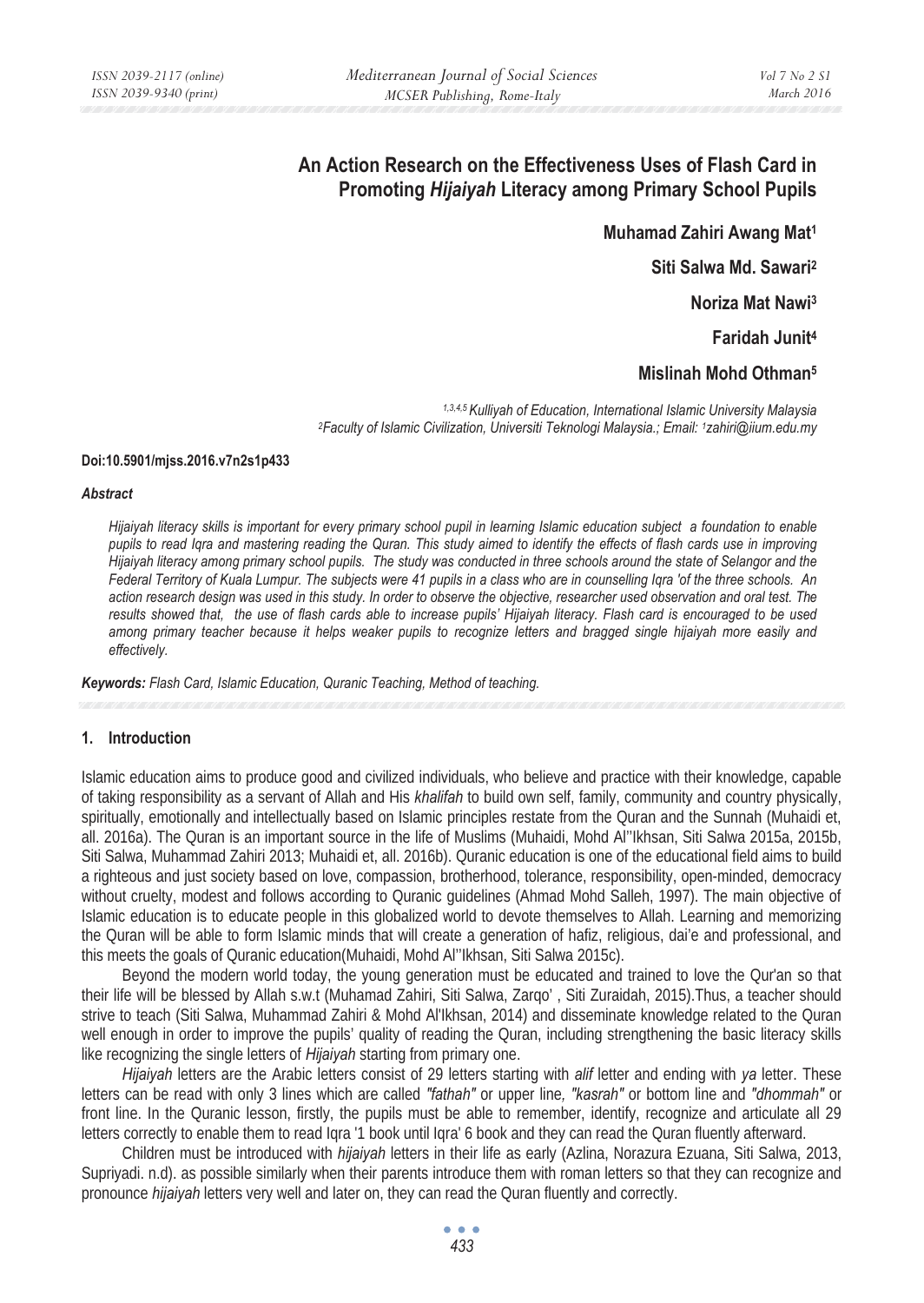### **2. Flash Cards as Teaching Aids**

Flash cards are one of the effective medium in educational world which represent the visual resources, it is neither a new trend nor recent idea. Flash cards and teaching is correlated and it is an approach of ensuring the teaching process becomes a meaningful learning to pupils. Throughout years, there are many studies which being conducted related to flash cards and teaching. A study conducted by Ode (2014) shows that that the use of teaching aids have significant influence on the teaching and learning in secondary schools at Makurdi, Nigeria. However, Ode (2014) gave attention to the use of flash cards in teaching which does not completely deny the important role in using it, but in a general manner since its focus more on kinds of audiovisual means. According to Klasone (2013) who study about pictures when teaching prepositions in English lessons, he found that flashcards are most suitable teaching aids for representation of a single concept, such as an object or an action."

Overall, the direct instruction flashcards were not very effective for the participant, but the reduction of the set size and time per session showed a slight increase in performance (Kane et al, 2015). Based on Mansourzadeh (2014), the used of flash can able to enhance students ability in learning English language -According to Harris et al. (2015) when flashcards were employed in learning, students participations will increased." Kane et al. (2015) and Harris et al. (2015) both focusing on direct instruction flash cards in teaching, but differ in terms of participants and subject or course involved.

Moreover, Bechtolt et al. (2014) also study about direct instruction flashcards in teaching, but focus on developmental disabilities pupils. Based on Romjue et al. (2011) discover that flashcards were effective in increasing sight word reading among students Besides, Glover et al. (2010) mentions that flash card is suitable and affordable teaching aids for teachers. Furthermore, according to Pfaff et al. (2013) math racetrack and instruction using flashcards and were effective in increasing the accuracy, fluency and retention in learning language.

In addition, result from another study concludes that flash card can contribute towards the improvement of vocabulary learning among pupils(Komachali & Khodareza, 2012). Apart from that, Rokni and Karimi (2013) found that, the effective way for learning vocabulary is through flash cards. Study of Rokni and Karimi (2013) focus on the using of the flashcard and real objects in representing the visual instruction. In short, the previous study had found many benefits in using flash card as medium of instruction between teacher and pupils regardless of subjects in educational realm.

### **3. Research Objective**

This study aimed to identify the effects of flash cards use in improving *Hijaiyah* literacy among primary school pupils. Specifically;

- 1. To identify the significant different result before and after pupils used flash card in reading Jawi.
- 2. To examine the significant different result of Jawi proficiency before and after pupils used flash card.
- 3. To investigate the ability of flash cards in improving *Hijaiyah* literacy among primary school pupils.

### **4. Focus of the Study**

This study focused on the skills of recognizing the single letters of *Hijaiyah.* This study is very important to be implemented in order to realize the objectives of achieving pupils' proficiency in recognizing *hijaiyah* letters and reading Iqra' 1 until Iqra 6 books fluently and correctly. If they are unable to master these skills, it is difficult for them to read the Quranic verses which are quite difficult to read. This situation will give negative impacts toward themselves and they will continuously consider the Quran as a tough lesson to learn and lose their interest in learning. It will become more challenging as they will continue facing problems in Quranic lesson in the next few years. Therefor, this study was done to identify the effects of flash cards use in improving *Hijaiyah* literacy among primary school pupils.

# **5. Methodology**

### *5.1 Observation*

Observation is one of the research methods used to obtain the research results. Observation is also an alternative in collecting information or data besides questionnaire and interview. Through observation, researchers can observe the behaviour of a subject based on identified variables. The role of the researcher is to observe the changes in behaviour, from a far or close distance. By using this method, the researcher or observers have to observe the samples within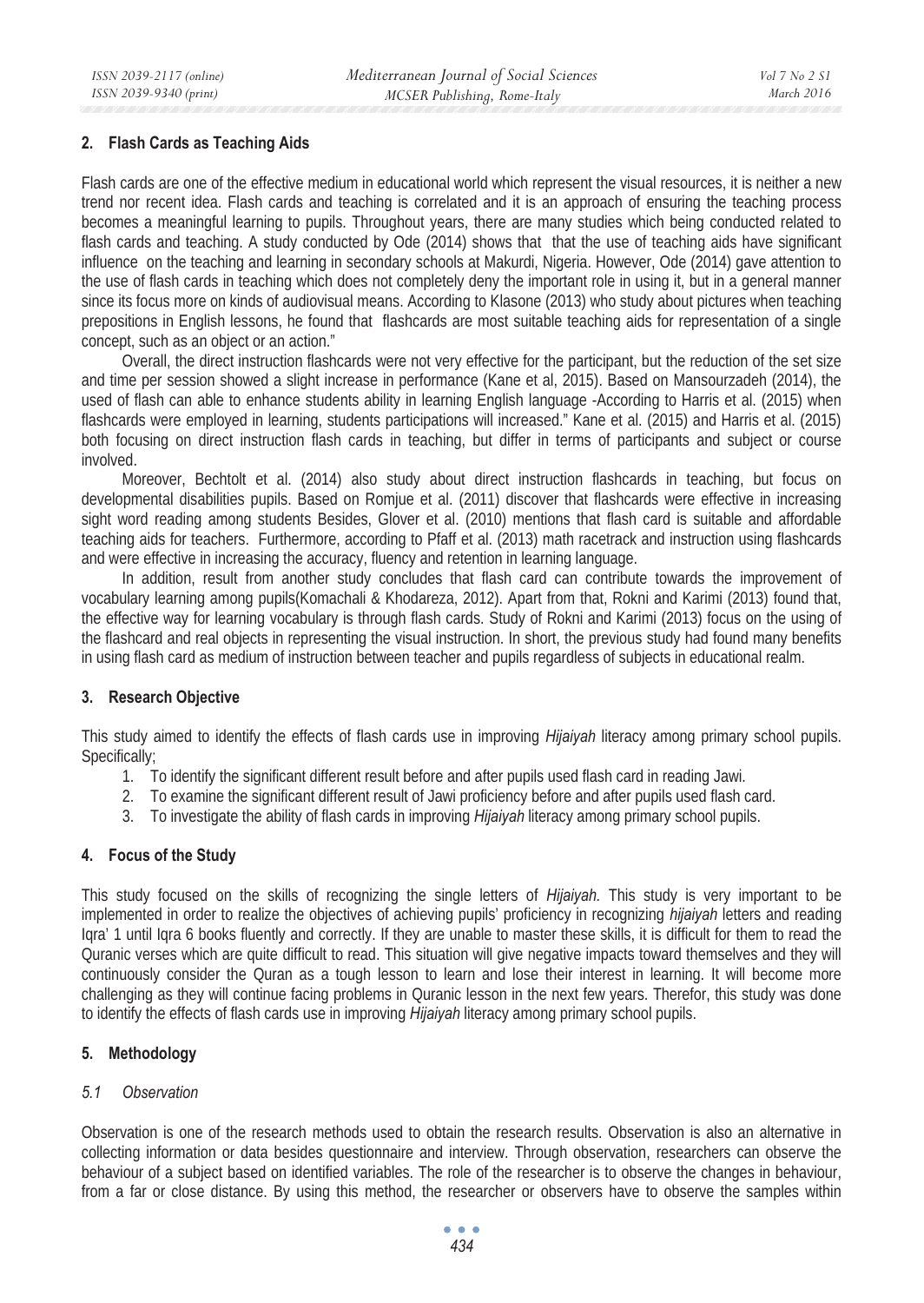particular time. In this study, observation was carried out during Iqra' 1 reading activity in the Quranic lesson. This process is carried out through stages involving two pupils only to get the accurate results. Pupils were required to read Iqra' 1 book and their reading have been recorded. During their reading activity, the teachers have identified the letters that the pupils were unable to articulate. The reading results of the pupils were also evaluated to identify the pupils' level of proficiency in identifying single *hijaiyah* letters.

### *5.2 Oral examination*

Oral exam is the process of questioning and answering directly between a teacher and his pupils. Question and answer activity is also a method to determine the pupils' mastery level in a particular subject. This process has been done gradually by questioning pupils individually through the use of "flash card" of single *hijaiyah* letters. Pupils will be asked by the teachers who showed the "flash card" randomly. Through this method, the teachers were able to know the pupils' mastery level of single *hijaiyah* letters precisely.

### *5.3 Sample of the Study*

A sample of seven pupils of Year 1, Ulu Yam Lama Primary School, Batang Kali consists of three females and four males, 16 pupils of SJK (C) Kwong Hon Sq Besi consists of nine males and seven females and 18 pupils of Sungai Besi Primary School consists of ten males and eight females were selected. All of them were 41 pupils. They have a low proficiency level in Quranic lesson in which they were unable to recognize the single *Hijaiyah* letters completely and have difficulties in reading Iqra' 1 book fluently.

# **6. Findings**

Based on the results on the use of "flash card" which was given to 41 Year 1 pupils to take home and will be asked by the teachers during the next day to articulate the letters until they can master and recognize the letters, it can be deduced that the "flash card" helped pupils to remember difficult letters accurately and consequently, they were able to read Iqra' 1 to Iqra' 6 books fluently and recite the Quran correctly.

### *6.1 The reading test of Iqra '1 (difficult articulated letters) before and after*

**Table 1:** The reading test of Iqra 1 result before and after



Before the used of flashcard in learning, it was found that 41 pupils failed to regcornize Hijaiyah letter. However the result change after Flashcard being introduced. Table 1 above, indicated that 5 out of 7 pupils from the School A were able to recognize letters ہے , نے اگریض صد recognize letters کا مظہ اس میں recognize letters کا recognize letters کی were also able to recognize the letters ابر بن من الله and read the Igra'1 book well. Similarly, 12 out of 16 pupils of School C have shown positive changes after being given flash cards of single *hijaiyah* letters.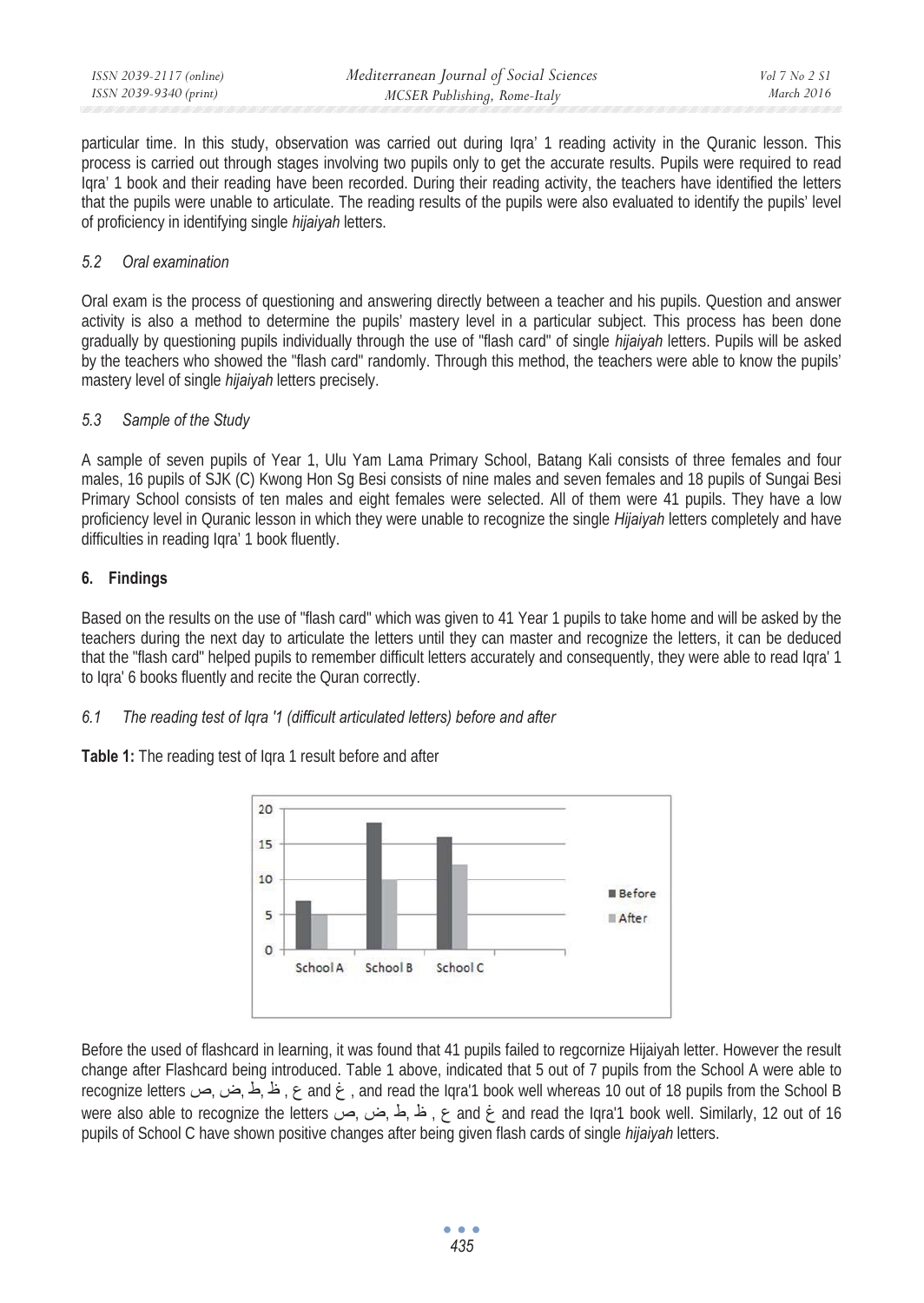

### **Figure 1:** Pupils' reading proficiency level

Figure 1 above shows the pupils' reading proficiency level who could articulate the single *hijaiyah* letters randomly. It has been found that 71% pupils (5 out of 7) of School A were able to articulate and recognize single *hijaiyah* letters shown randomly by their teachers in which they were not fully mastered before. Besides, 76% pupils (10 out of 18) of School B were able to articulate the letters shown by their teachers at random correctly where they were not fully mastered before. Similar with the performance of pupils in School C in which 75% pupils (12 out of 16) were able to master or articulate the single *hijaiyah* letters shown randomly where they were not fully mastered before.

# *6.2 The percentage of pupils who have and have not mastered Iqra '1 book*





According to Figure 2 above, only 2 out of 7 Year 1 pupils of School A were unable to read Iqra' 1 book fluently. Meanwhile, 8 out of 18 pupils of School B were still unable to read Iqra' 1 book fluently. In School C, only 4 out of 16 pupils have not mastered Iqra' 1 book. Based on the above Figure, it can be concluded that the use of "flash card" can help to improve Iqra '1 reading skills and recognize single *hijaiyah* letters.

Based on the main research objective, it is clear that "flash card" application has helped pupils to improve their mastery of recognising single *hijaiyah* letters. Pupils were given the opportunity to take the flash cards to their home as drills and enrichments. From that method, they can improve their understanding and avoid confusion in recognizing single *hijaiyyah* letters effectively. Although pupils from SJK (C) were facing difficulties because of time constraints with only 2 hours a week compared to National Primary Schools (SK) which have 3 hours a week besides burdened with tuition and a lot of school work, the use of "flash card" is one way to help pupils to recognize some difficult and confusing single *hijaiyah* letters such as the letters of sepecially for pupils with medium and weak levels.

# **7. Data Analysis**

It has been proven that the use of "flash card" in schools and giving pupils flash cards to bring back to their homes have given favourable findings. Of 41 respondents, 27 of them have successfully improved in which they have successfully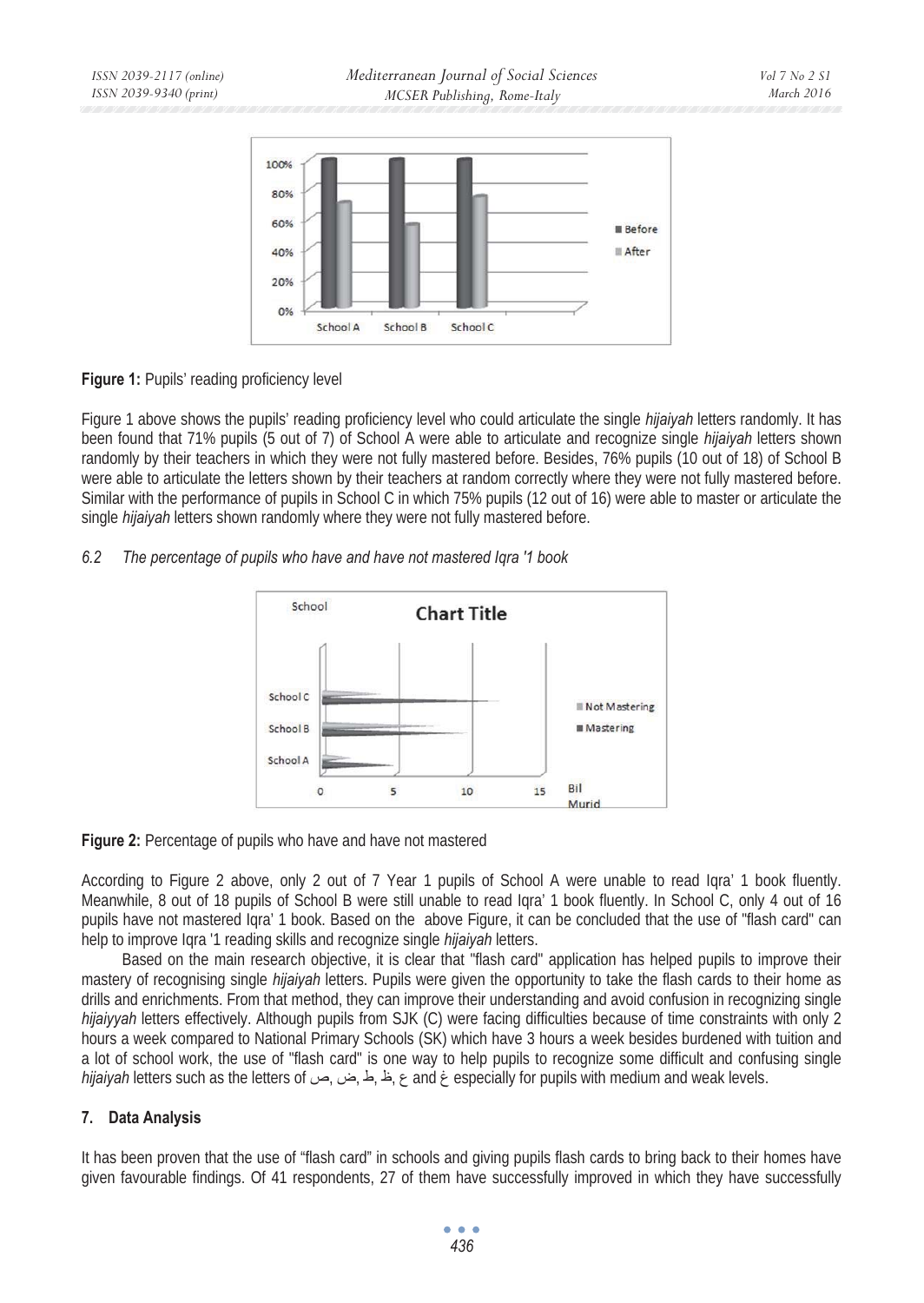| ISSN 2039-2117 (online) | Mediterranean Journal of Social Sciences | Vol 7 No 2 S1     |
|-------------------------|------------------------------------------|-------------------|
| ISSN 2039-9340 (print)  | MCSER Publishing, Rome-Italy             | <i>March 2016</i> |

articulated, recognized and remembered difficult letters like ع, ظ,ط,ض, ص, and

According to Haliza & Joy (2009), teaching and learning process is no longer a teacher-centered learning but it is a student-centered learning either individually or collectively. Giving pupils flash cards to bring back to their homes as drills is an example of student-centered learning. Pupils were given the opportunity to have their own enrichment exercises monitored and cooperated by their parents.

#### **8. Conclusion and Recommendation**

During the study on the challenges in identifying and remembering single *hijaiyah* letters among Year 1 pupils, this research has prompted that the weak pupils should be given more attention than other pupils. Teachers should always be critical, creative and innovative in their teaching session. The use of "flash card" really helped pupils to become more familiar and easy to remember the *hijaiyah* letters. Cooperation from parents is also important in the effort to improve their ability to recognize and remember single *hijaiyah* letters so that their children are able to read Iqra ' 1 book and the Quran afterwards, very well. After this, it is hoped that teachers can provide beautiful "flash card" in order to attract pupils' interest in the Quranic lesson generally, and particularly, able to read Iqra '1 book fluently. The use of "flash card" has helped weak pupils to master difficult articulated letters like letters الخ الم المن المصر من helped weak pupils to master difficult articulated letters like letters مشر المصر المصر hoped that the use of "flash card" can be used by teachers to both excellent and weak pupils who are interested in learning the Quran, especially the Iqra '.

#### **References**

- Glover, P., McLaughlin, T., Derby, K. M., & Gower, J. (2010). Using a direct instruction flashcard system with two pupils with learning disabilities. *Electronic Journal of Research in Educational Psychology, 8*(2), 457-472.
- Rokni, S. J. A., & Karimi, N. (2013). Visual instruction: an advantage or a disadvantage? What about its effect on EFL learners' vocabulary learning?. *Asian Journal of Social Sciences and Humanities, 2*(4), 236-243.
- Erbey, R., McLaughlin, T. F., Derby, K. M., & Everson, M. (2011). The effects of using flashcards with reading racetrack to teach letter sounds, sight words, and math facts to elementary pupils with learning disabilities. *International Electronic Journal of Elementary Education, 3*(3), 213-226.
- Pfaff, E., McLaughlin, T. F., Neyman, J., & Everson, M. (2013). The effects of direct instruction flashcards with math racetrack with addition facts for an elementary school student with ADHD. *International Journal of Basic and Applied Science, 2*(1), 124-130.
- Komachali, M. E., Khodareza, M. (2012). The effect of using vocabulary flash card on Iranian pre-university pupils' vocabulary knowledge. *International Education Studies, 5*(3), 134-147.
- Romjue, H. R., McLaughlin, T. F., & Derby, K. M. (2011). The effects of reading racetracks and flashcards for teaching of sight words. *Academic Research Journal, 1*(2), 134-146.
- Bechtolt, S., McLaughlin, T. F., Derby, K. M., & Blecher, J. (2014). The effects of direct instruction flashcards and a model, lead, test, procedure on letter recognition for three preschool pupils with developmental disabilities. *Journal on Developmental Disabilities, 20*(1), 5-15.
- Harris, M., Helling, J., Thompson, L., Neyman, J., McLaughlin, T. F., Hatch, K., & Jack, M. (2015). The effects of a direct instruction flashcards system to teach two pupils with disabilities multiplication facts. *International Journal of Applied Research, 1*(3), 66-70.
- Mansourzadeh, N. (2014). A comparative study of teaching vocabulary through pictures and audio-visual aids to young Iranian EFL learners. *Journal of Elementary Education, 24*(1), 47-59.
- Kane, C., McLaughlin, T. F., & Mortensen, S. (2015). The effects of DI flash cards with and without match to sample with edibles on number recognition using reduced set size and DI discrimination training: a case report. *International Journal of Multidisciplinary Research and Development. 2*(1), 224-231.
- Klasone, I. (2013). Using pictures when teaching prepositions in English lesson in the form 3- 4. *Journal of Language and Literature of Education, 8,* 23-38.
- Muhaidi Hj Mustaffa Al Hafiz, Mohd Al'Ikhsan Ghazali, & Siti Salwa Md. Sawari. (2015b). Eksplorasi Hubungan Hafazan Al-Qur'an Dan Kecemerlangan Para Pelajar Maahad Tahfiz Al-Quran Wal Qiraat Pulai Chondong. Prosiding Seminar Antarabangsa Isu-Isu Pendidikan [Translate: Explore Relationship memorizing the Quran and Excellence Students Tahfiz Institution Al-Quran Wal Qiraat Pulai Chondong. Proceedings of the International Seminar on Education Issues] (IsPEN2015), Kolej Universiti Islam Antarabangsa Selangor. 8-9 Jun 2015.
- Muhaidi Mustaffa Al Hafiz, Siti Salwa Md. Sawari, & Mohd Al'Ikhsan Ghazali. (2015c). Pengurusan Kualiti Pendidikan: Aplikasi Terhadap Strategi Hafalan Sistematik [Translate: Education Quality Management: Application to Memory Systematic Strategies]. 2nd International Convention on Islamic Management . Academy Islamic Studies. University of Malaya. 4-5/11/2015.
- Muhamad Zahiri Awang Mat, Siti Salwa Md. Sawari, Zarqo' Bt Ahmad Mustakim & Siti Zuraidah Bt. Ab Rahman (2015). Teaching Aids As Effective Approach In Teaching Jawi Among Primary School Student. Proceedings of the 6<sup>th</sup> International Conference on Southeast Asia, University of Malaya, Kuala Lumpur, 2-4 December 2015. Faculty of Arts and Social Sciences , University of Malaya. UM PRESS, University of Malaya, Kuala Lumpur. Pp430-433.